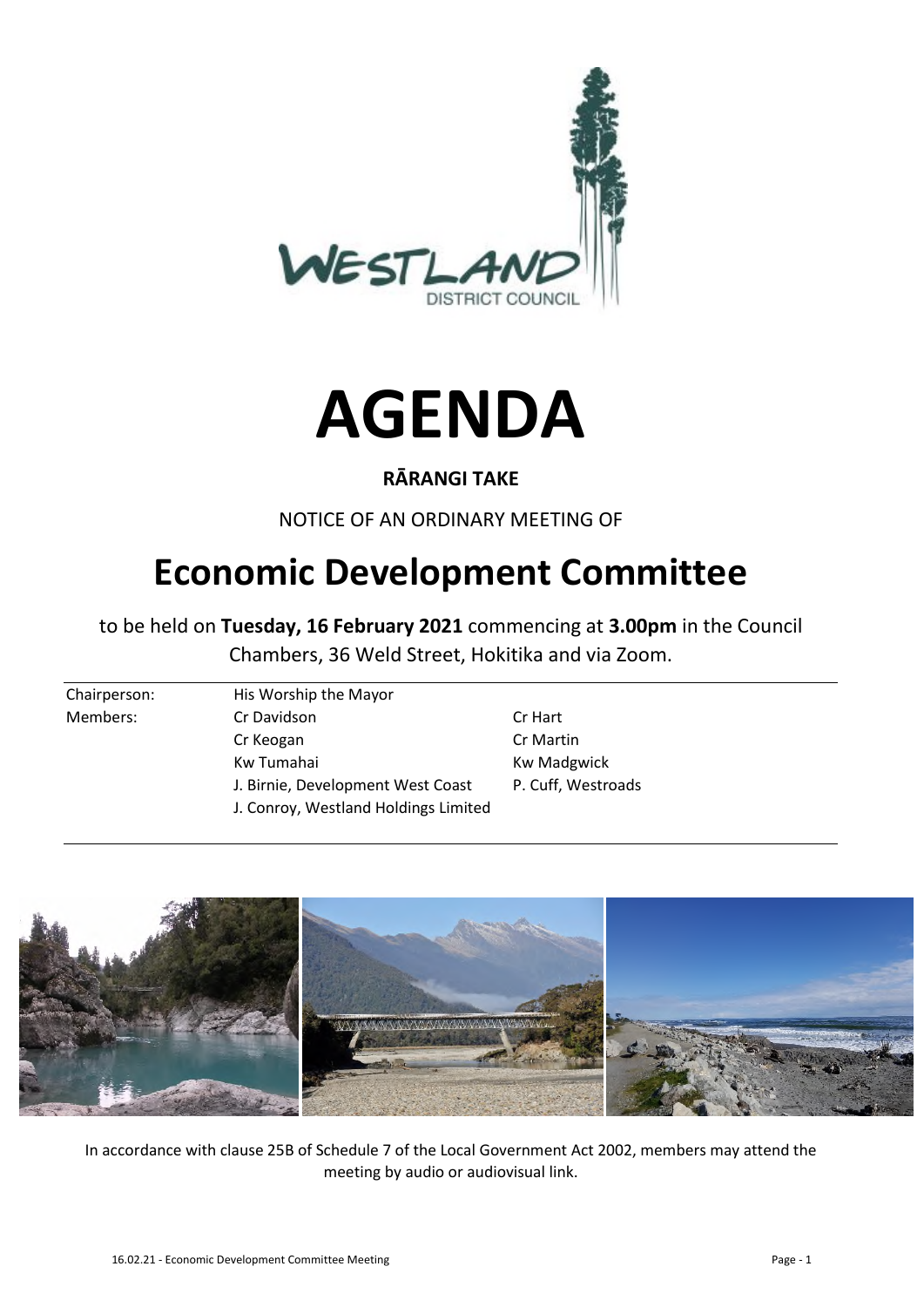# **Council Vision:**

*We work with the people of Westland to grow and protect our communities, our economy and our unique natural environment.* 

# **Purpose:**

The Council is required to give effect to the purpose of local government as prescribed by section 10 of the Local Government Act 2002. That purpose is:

- (a) To enable democratic local decision-making and action by, and on behalf of, communities; and
- (b) To promote the social, economic, environmental, and cultural well-being of communities in the present and for the future.

#### **1. NGĀ WHAKAPAAHA APOLOGIES**

### **2. WHAKAPUAKITANGA WHAIPĀNGA DECLARATIONS OF INTEREST**

Members need to stand aside from decision-making when a conflict arises between their role as a Member of the Council and any private or other external interest they might have. This note is provided as a reminder to Members to review the matters on the agenda, and assess and identify where they may have a pecuniary or other conflict of interest, or where there may be a perception of a conflict of interest.

If a member feels they do have a conflict of interest, they should publicly declare that at the start of the meeting or of the relevant item of business and refrain from participating in the discussion or voting on that item. If a member thinks they may have a conflict of interest, they can seek advice from the Chief Executive or the Group Manager: Corporate Services (preferably before the meeting). It is noted that while members can seek advice the final decision as to whether a conflict exists rests with the member.

## **3. NGĀ TAKE WHAWHATI TATA KĀORE I TE RĀRANGI TAKE URGENT ITEMS NOT ON THE AGENDA**

Section 46A of the Local Government Official Information and Meetings Act 1987 states:

(7) An item that is not on the agenda for a meeting may be dealt with at the meeting if  $-$ 

(a) the local authority by resolution so decides, and

- (b) the presiding member explains at the meeting at a time when it is open to the public, -
- (i) the reason why the item is not on the agenda; and
- (ii) the reason why the discussion of the item cannot be delayed until a subsequent meeting.

(7A) Where an item is not on the agenda for a meeting, -

- (a) that item may be discussed at the meeting if  $-$
- (i) that item is a minor matter relating to the general business of the local authority; and

(ii) the presiding member explains at the beginning of the meeting, at a time when it is open to the public, that the item will be discussed at the meeting; but

(b) No resolution, decision, or recommendation may be made in respect of that item except to refer that item to a subsequent meeting of the local authority for further discussion.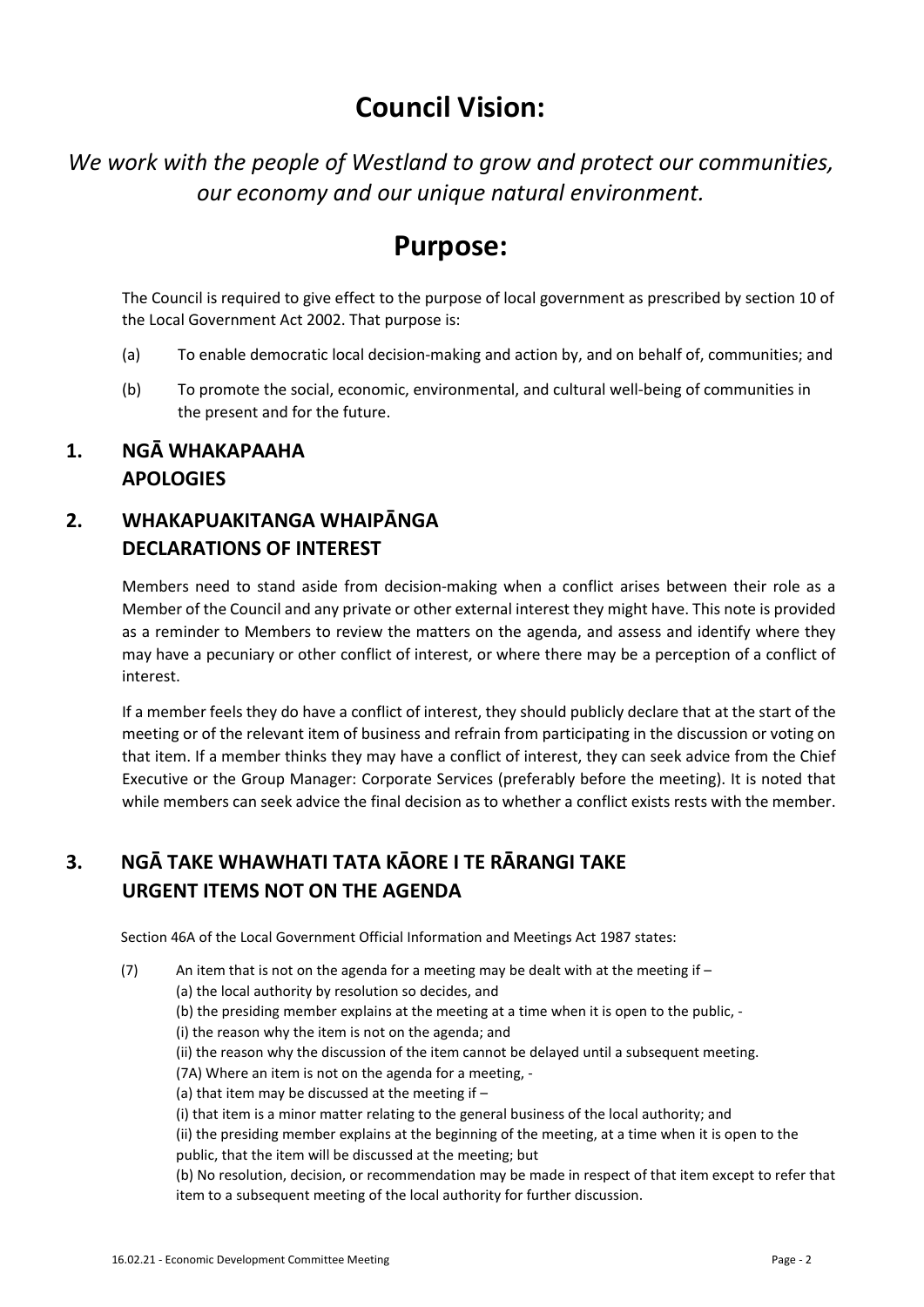### **4. NGĀ MENETI O TE HUI KAUNIHERA**

#### **MINUTES OF MEETINGS**

Minutes circulated separately via Microsoft teams.

- **Economic Development Committee Meeting Minutes 29 October 2020**
- **5. ACTION LIST** (Page 5)

### **6. NGĀ TĀPAETANGA PRESENTATIONS**

- **Go Kart Street Racing**  Alan Giles, Westland Kart Club (Approx. 3.10pm)
- **New Zealand Institute for Minerals to Materials Research Future Economic Drivers**  Mike Meehan, Chief Executive, New Zealand Institute for Minerals to Materials Research (Approx. 3.40pm)
- **Provincial Growth Fund Verbal Update**  Warren Gilbertson, Principal Regional Advisor (South Island), Ministry Business Innovation and Employment (Approx. 4.10pm)

## **7. PŪRONGO KAIMAHI STAFF REPORTS**

- **Franz Josef, Fox Community Verbal Update**  Bruce Smith, His Worship the Mayor
- **3 Waters Project Verbal Update**  Louis Sparks, Group Manager: District Assets Chris Purchas, Tonkin + Taylor
- **Westland District 2020 Economic Profile/Infometrics Update**  *(Item to be tabled on the day)*  Simon Bastion, Chief Executive Jo Birnie, Economic Development Manager, Development West Coast

### **8. KA MATATAPU TE WHAKATAUNGA I TE TŪMATANUI RESOLUTION TO GO INTO PUBLIC EXCLUDED**

(to consider and adopt confidential items)

Resolutions to exclude the public: Section 48, Local Government Official Information and Meetings Act 1987.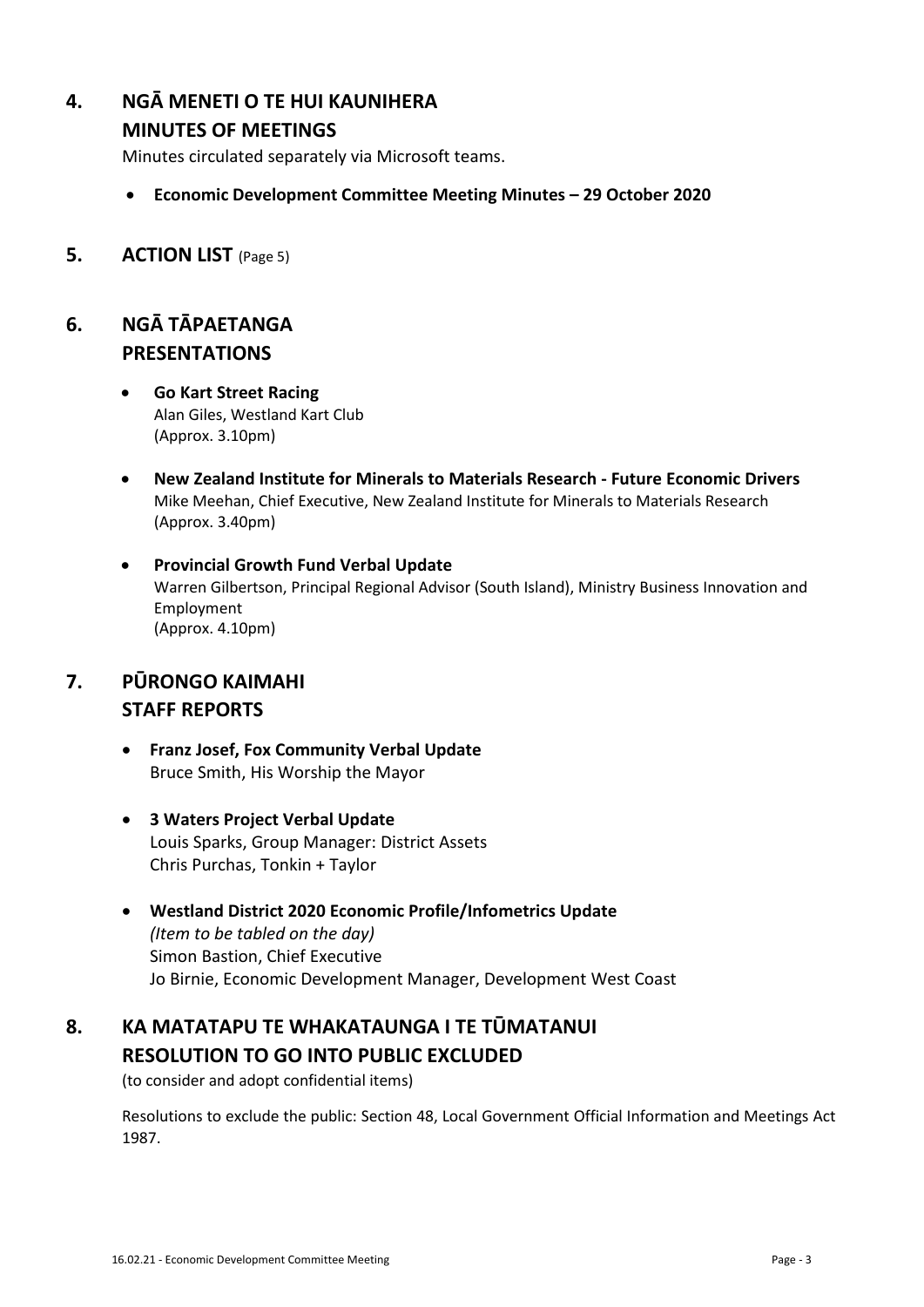The general subject of the matters to be considered while the public are excluded, the reason for passing this resolution in relation to each matter and the specific grounds under Section 48(1) of the Local Government Official Information and Meetings Act 1987 for the passing of the resolution are as follows:

| Item<br>No. | <b>General subject of</b><br>each matter to be<br>considered | <b>Reason for passing</b><br>this resolution in<br>relation to each<br>matter | Ground(s) under Section 48(1) for the<br>passing of this resolution                                                                                                                                                      |
|-------------|--------------------------------------------------------------|-------------------------------------------------------------------------------|--------------------------------------------------------------------------------------------------------------------------------------------------------------------------------------------------------------------------|
| 1.          | Confidential Minutes-<br>29 October 2020                     | Good<br>reason<br>to<br>withhold exist under<br>Section 7                     | That the public conduct of the relevant<br>part of the proceedings of the meeting<br>would be likely to result in the disclosure<br>of information for which good reason or<br>withholding exists.<br>Section $48(1)(a)$ |
| 2.          | Hokitika Airport Lease<br>Transfer                           | Good<br>reason<br>to<br>withhold exist under<br>Section 7                     | That the public conduct of the relevant<br>part of the proceedings of the meeting<br>would be likely to result in the disclosure<br>of information for which good reason or<br>withholding exists.<br>Section $48(1)(a)$ |
| 3.          | Perennial Energy Ltd                                         | Good<br>reason<br>to<br>withhold exist under<br>Section 7                     | That the public conduct of the relevant<br>part of the proceedings of the meeting<br>would be likely to result in the disclosure<br>of information for which good reason or<br>withholding exists.<br>Section $48(1)(a)$ |
| 4.          | South Westland<br><b>Economic Survey</b><br>(DWC)            | Good<br>reason<br>to<br>withhold exist under<br>Section 7                     | That the public conduct of the relevant<br>part of the proceedings of the meeting<br>would be likely to result in the disclosure<br>of information for which good reason or<br>withholding exists.<br>Section $48(1)(a)$ |

This resolution is made in reliance on sections 48(1)(a) and (d) of the Local Government Official Information and Meetings Act 1987 and the particular interests or interests protected by section 7 of that Act, which would be prejudiced by the holding of the relevant part of the proceedings of the meeting in public are as follows: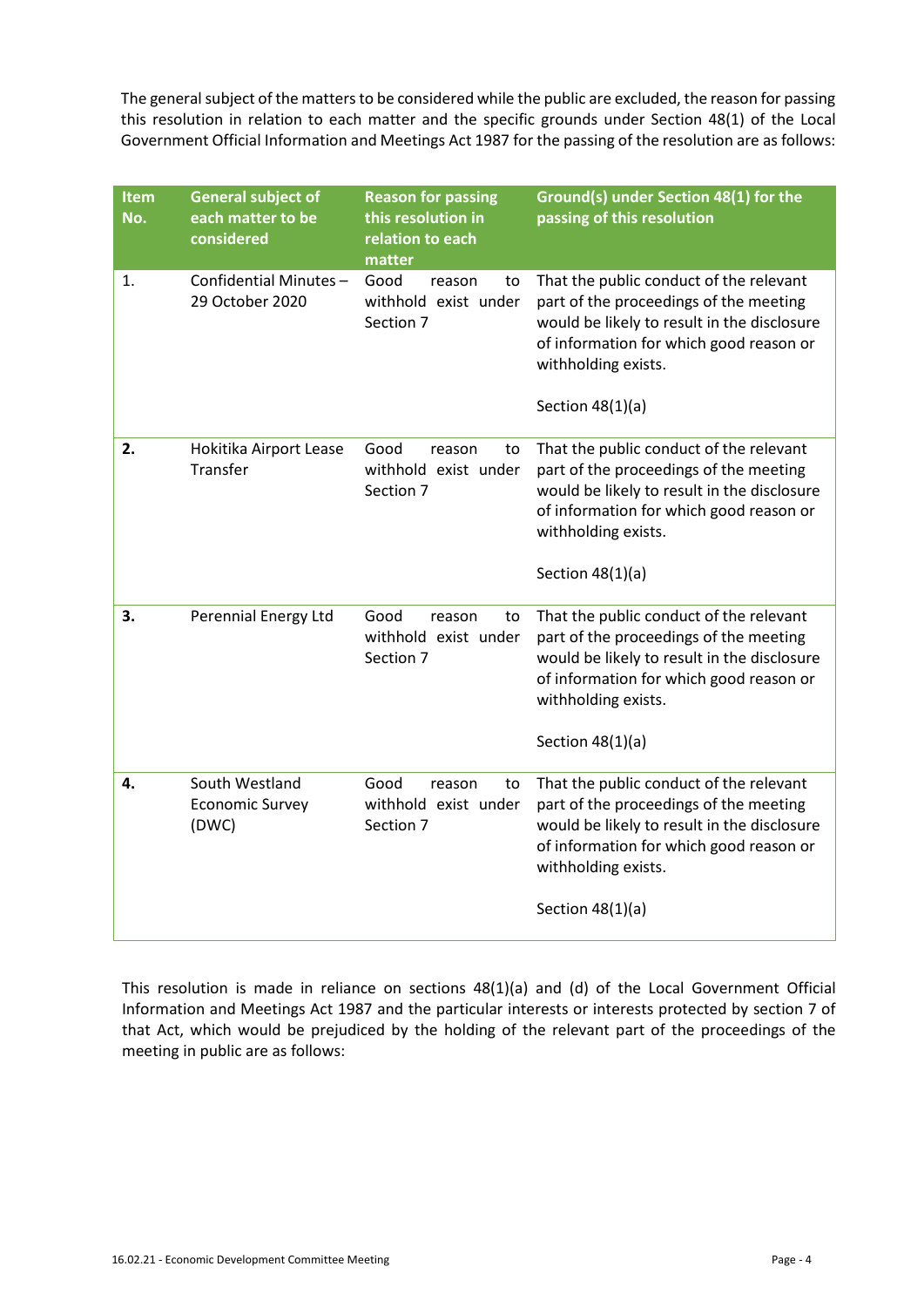| Item No. | <b>Interest</b>                                                                                                                                                                                                        |  |  |
|----------|------------------------------------------------------------------------------------------------------------------------------------------------------------------------------------------------------------------------|--|--|
| 2, 3, 4  | Protect information where the making available of the information:<br>would be likely unreasonably to prejudice the commercial position of the person who<br>(ii)<br>supplied or who is the subject of the information |  |  |
|          | (Section 7(2)(b))                                                                                                                                                                                                      |  |  |
| 2        | Maintain legal professional privilege<br>(Section 7(2)(g))                                                                                                                                                             |  |  |
| 1, 2     | Enable any local authority holding the information to carry on, without prejudice or<br>disadvantage, negotiations (including commercial and industrial negotiations)<br>(Section 7(2)(i))                             |  |  |

#### **DATE OF NEXT ECONOMIC DEVELOPMENT COMMITTEE MEETING – 18 MAY 2021 COUNCIL CHAMBERS, 36 WELD STREET, HOKITIKA AND VIA ZOOM**